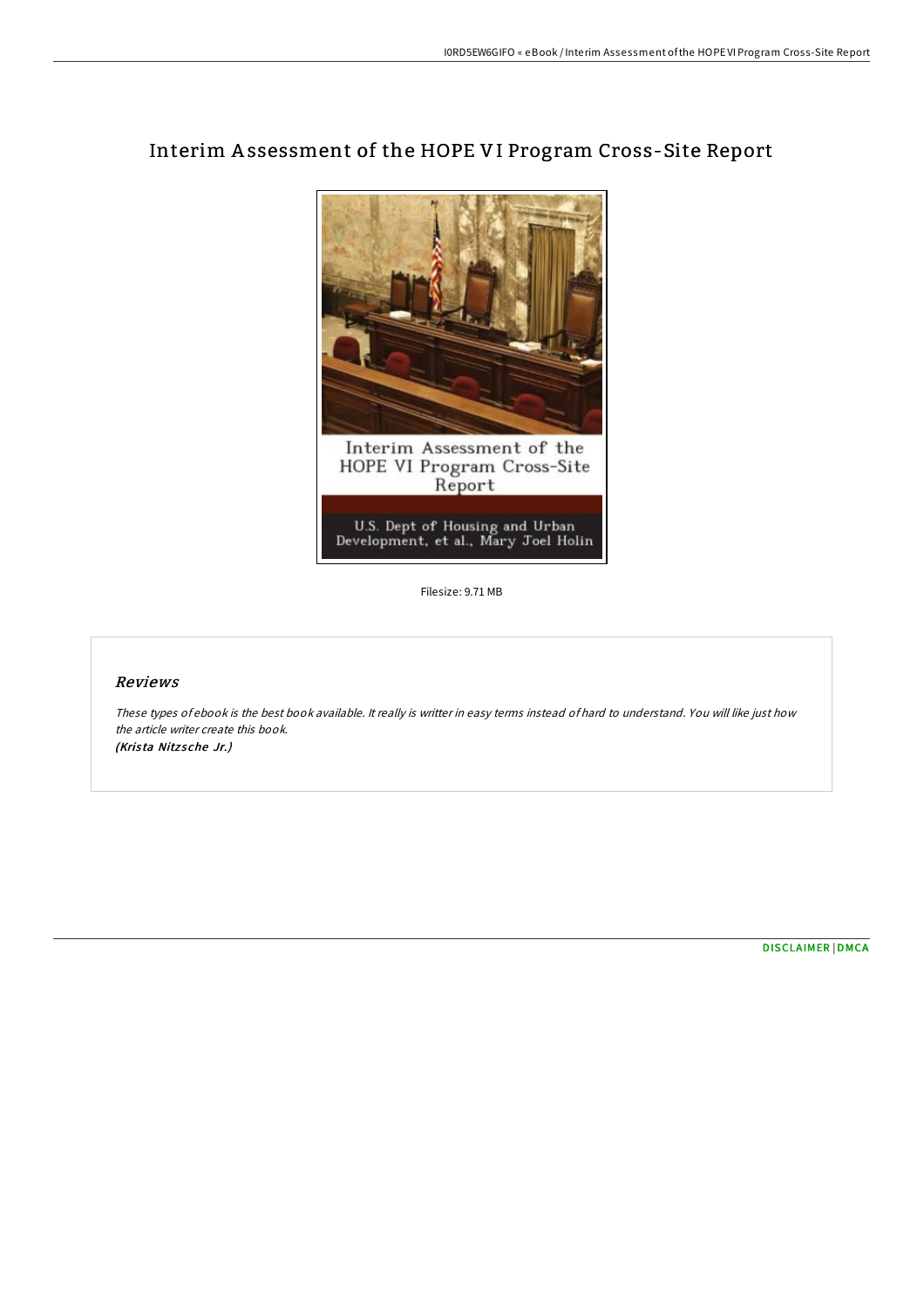## INTERIM ASSESSMENT OF THE HOPE VI PROGRAM CROSS-SITE REPORT



To get Interim Assessment of the HOPE VI Program Cross-Site Report PDF, you should access the link beneath and save the document or have accessibility to additional information that are relevant to INTERIM ASSESSMENT OF THE HOPE VI PROGRAM CROSS-SITE REPORT ebook.

BiblioGov. Paperback. Book Condition: New. This item is printed on demand. Paperback. 178 pages. Dimensions: 9.7in. x 7.4in. x 0.4in.In 1989, Congress established the National Commission on Severely Distressed Public Housing to explore the problems of troubled public housing developments and to establish a plan to address those problems by the year 2000. Following several years of research and public hearings, the Commissions 1992 final report identified the key factors that defined severely distressed housing: extensive physical deterioration of the property; a considerable proportion of residents living below the poverty level; a high incidence of serious crime; and management problems as evidenced by a large number of vacancies, high unit turnover, and low-rent collection rates. The report estimated that 6 percent, or 86, 000, of the nations 1. 4 million public housing units were severely distressed based on these factors. The Commission members agreed that existing approaches for improving public housing were inadequate to address the needs of severely distressed developments. Instead, they proposed the creation of a new program to address comprehensively the social and physical problems of distressed public housing communities. Congress first provided funding for such a program through the Departments of Veterans AFairs and Housing and Urban Development and Independent Agencies Appropriations Act of 1993. Originally called the Urban Revitalization Demonstration Program, this public housing revitalization program soon became known by the acronym HOPE VI (Homeownership and Opportunity for People Everywhere). Congressional appropriations have been provided for HOPE VI every year since 1993. This item ships from La Vergne,TN. Paperback.

E Read Interim Assessment of the HOPE VI Program Cross-Site Report [Online](http://almighty24.tech/interim-assessment-of-the-hope-vi-program-cross-.html)  $\sqrt{m}$ Download PDF Interim Asses[sment](http://almighty24.tech/interim-assessment-of-the-hope-vi-program-cross-.html) of the HOPE VI Program Cross-Site Report